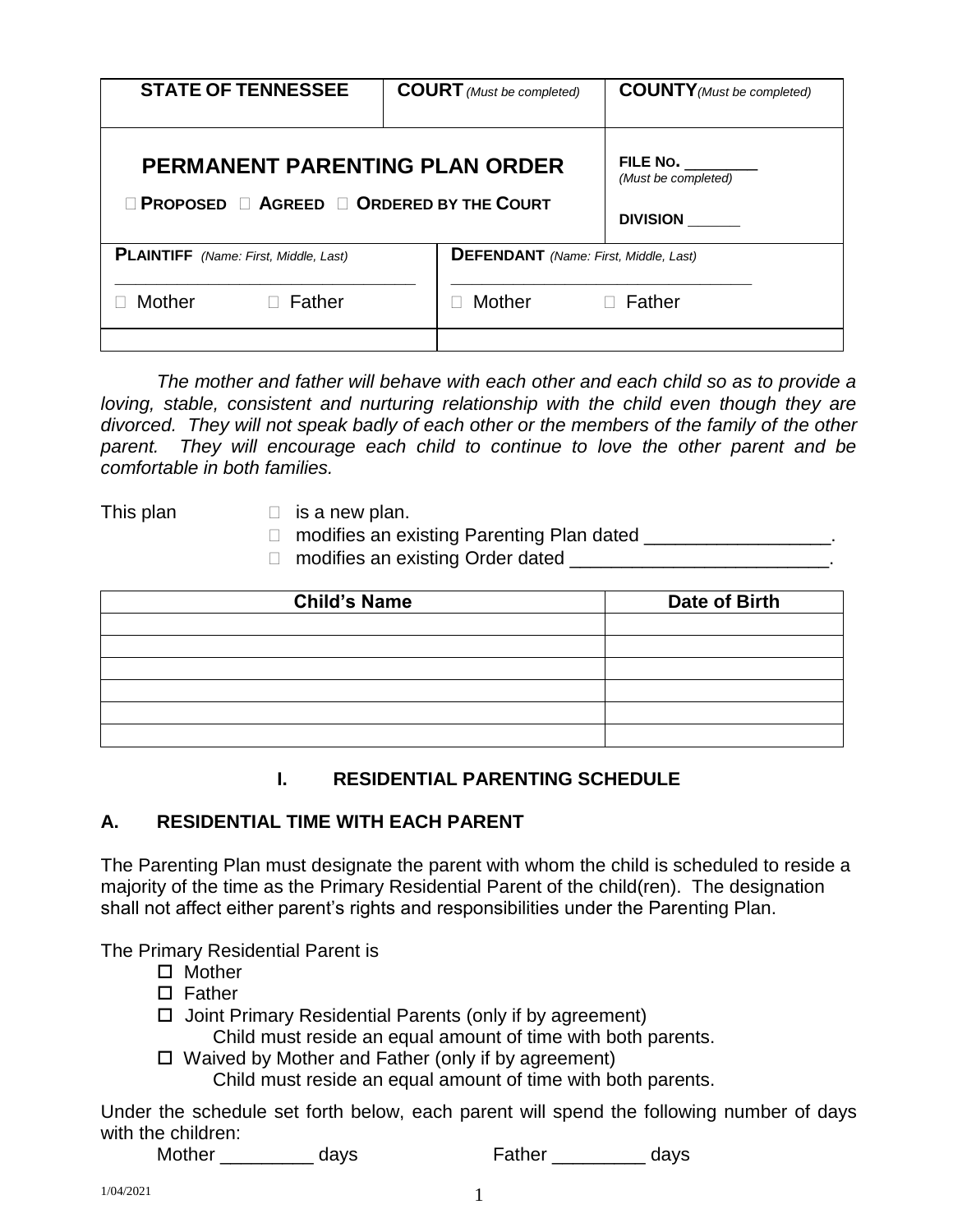# **B. DAY-TO-DAY SCHEDULE**

The G mother G father shall have responsibility for the care of the child or children except at the following times when the other parent shall have responsibility:

| From |                                                         |              |  |
|------|---------------------------------------------------------|--------------|--|
|      | Day and Time                                            | Day and Time |  |
|      | $\Box$ every week $\Box$ every other week $\Box$ other: |              |  |

The other parent shall also have responsibility for the care of the child or children at the additional parenting times specified below:

| From                                     | το                                               |              |                            |
|------------------------------------------|--------------------------------------------------|--------------|----------------------------|
|                                          | Day and Time                                     | Day and Time |                            |
|                                          | every week $\Box$ every other week $\Box$ other: |              |                            |
| This parenting schedule begins $\square$ |                                                  | or           | date of the Court's Order. |
|                                          | Day and Time                                     |              |                            |

# **C. HOLIDAY SCHEDULE AND OTHER SCHOOL FREE DAYS**

*Indicate if child or children will be with parent in ODD or EVEN numbered years or EVERY year:*

|                                  | <b>MOTHER</b> | <b>FATHER</b> |
|----------------------------------|---------------|---------------|
| New Year's Day                   |               |               |
| <b>Martin Luther King Day</b>    |               |               |
| Presidents' Day                  |               |               |
| Easter Day (unless otherwise     |               |               |
| coinciding with Spring Vacation) |               |               |
| Passover Day (unless otherwise   |               |               |
| coinciding with Spring Vacation) |               |               |
| Mother's Day                     |               |               |
|                                  |               |               |
| Father's Day                     |               |               |
| July 4 <sup>th</sup>             |               |               |
| Labor Day                        |               |               |
| Halloween                        |               |               |
|                                  |               |               |
| <b>Children's Birthdays</b>      |               |               |
| <b>Other School-Free Days</b>    |               |               |
| Mother's Birthday                |               |               |
| Father's Birthday                |               |               |
| Other:                           |               |               |

A holiday shall begin at 6:00 p.m. on the night preceding the holiday and end at 6:00 p.m. the night of the holiday, unless otherwise noted here\_\_\_\_\_\_\_\_\_\_\_\_\_\_\_\_\_\_\_\_\_\_\_\_\_\_\_\_

This holiday schedule and other school free days shall supersede the Day-To-Day Schedule.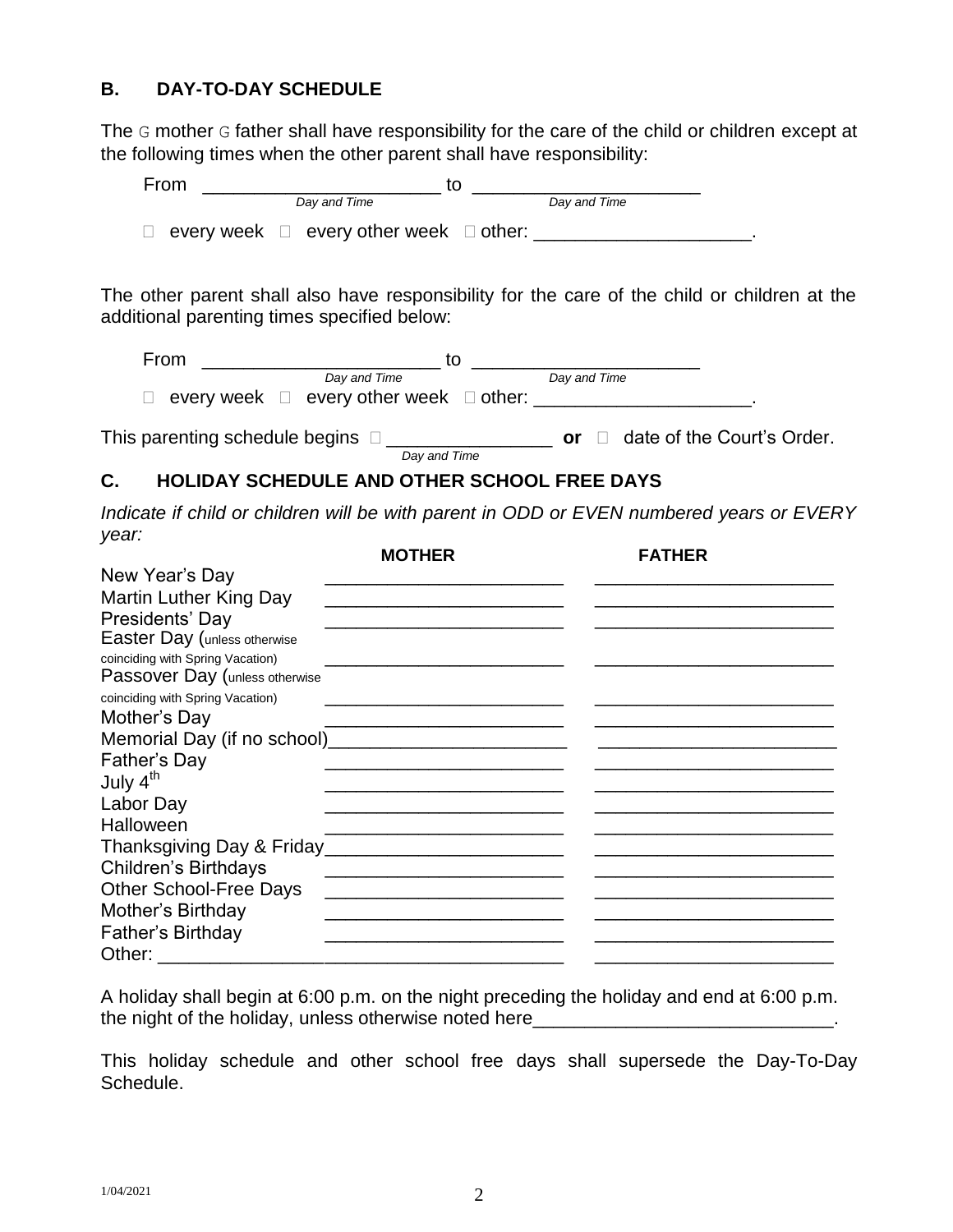# **D. FALL VACATION** (*If applicable*)

The day to day schedule shall apply except as follows:

 $\blacksquare$  beginning  $\blacksquare$ 

# **E. WINTER (CHRISTMAS) VACATION**

The  $\Box$  mother  $\Box$  father shall have the child or children for the first period from the day and time school is dismissed until December  $\_\_\_\_\$ at  $\_\_\_\$ a.m./p.m.  $\Box$  in odd-numbered years  $\Box$  in even-numbered years  $\Box$  every year. The other parent will have the child or children for the second period from the day and time indicated above until 6:00 p.m. on the evening before school resumes. The parties shall alternate the first and second periods each year.

Other agreement of the parents: \_\_\_\_\_\_\_\_\_\_\_\_\_\_\_\_\_\_\_\_\_\_\_\_\_\_\_\_\_\_\_\_\_\_\_\_\_\_\_\_\_\_\_\_\_

# **F. SPRING VACATION** (*If applicable*)

The day-to-day schedule shall apply except as follows: \_\_\_\_\_\_\_\_\_\_\_\_\_\_\_\_\_\_\_\_\_\_\_\_\_ \_\_\_\_\_\_\_\_\_\_\_\_\_\_\_\_\_\_\_\_\_\_\_\_\_\_\_\_\_\_\_\_\_\_\_\_\_\_\_\_\_\_\_\_\_\_\_\_\_\_\_\_\_\_\_\_\_\_\_\_\_\_\_\_\_\_\_\_\_\_\_

 $\blacksquare$  beginning  $\blacksquare$ 

# **G. SUMMER VACATION**

The day-to-day schedule shall apply except as follows: \_\_\_\_\_\_\_\_\_\_\_\_\_\_\_\_\_\_\_\_\_\_\_\_\_

 $\blacksquare$  beginning  $\blacksquare$ 

Is written notice required?  $\Box$  Yes  $\Box$  No. If so, \_\_\_\_\_\_\_\_ number of days.

# **H. TRANSPORTATION ARRANGEMENTS**

The place of meeting for the exchange of the child or children shall be: *\_\_\_\_\_\_\_\_\_\_\_\_\_\_*

Payment of long distance transportation costs *(if applicable):*  $\Box$  mother  $\Box$  father  $\Box$  both equally.

*\_\_\_\_\_\_\_\_\_\_\_\_\_\_\_\_\_\_\_\_\_\_\_\_\_\_\_\_\_\_\_\_\_\_\_\_\_\_\_\_\_\_\_\_\_\_\_\_\_\_\_\_\_\_\_\_\_\_\_\_\_\_\_\_\_\_\_\_\_\_.*

Other arrangements:

If a parent does not possess a valid driver's license, he or she must make reasonable transportation arrangements to protect the child or children while in the care of that parent.

# **I. SUPERVISION OF PARENTING TIME** *(If applicable)*

# **Check if applicable**

Supervised parenting time shall apply during the day-to-day schedule as follows: Place: \_\_\_\_\_\_\_\_\_\_\_\_\_\_\_\_\_\_\_\_\_\_\_\_\_\_\_\_\_\_\_\_\_\_\_\_\_\_\_\_\_\_\_\_\_\_\_\_\_\_\_\_\_\_\_\_\_\_\_\_\_\_\_.

 $\Box$  Person or organization supervising:

 $\Box$  Responsibility for cost, if any:  $\Box$  mother  $\Box$  father  $\Box$  both equally.

# **J. OTHER**

The following special provisions apply:

\_\_\_\_\_\_\_\_\_\_\_\_\_\_\_\_\_\_\_\_\_\_\_\_\_\_\_\_\_\_\_\_\_\_\_\_\_\_\_\_\_\_\_\_\_\_\_\_\_\_\_\_\_\_\_\_\_\_\_\_\_\_\_\_\_\_\_\_\_\_\_ \_\_\_\_\_\_\_\_\_\_\_\_\_\_\_\_\_\_\_\_\_\_\_\_\_\_\_\_\_\_\_\_\_\_\_\_\_\_\_\_\_\_\_\_\_\_\_\_\_\_\_\_\_\_\_\_\_\_\_\_\_\_\_\_\_\_\_\_\_\_\_ \_\_\_\_\_\_\_\_\_\_\_\_\_\_\_\_\_\_\_\_\_\_\_\_\_\_\_\_\_\_\_\_\_\_\_\_\_\_\_\_\_\_\_\_\_\_\_\_\_\_\_\_\_\_\_\_\_\_\_\_\_\_\_\_\_\_\_\_\_\_.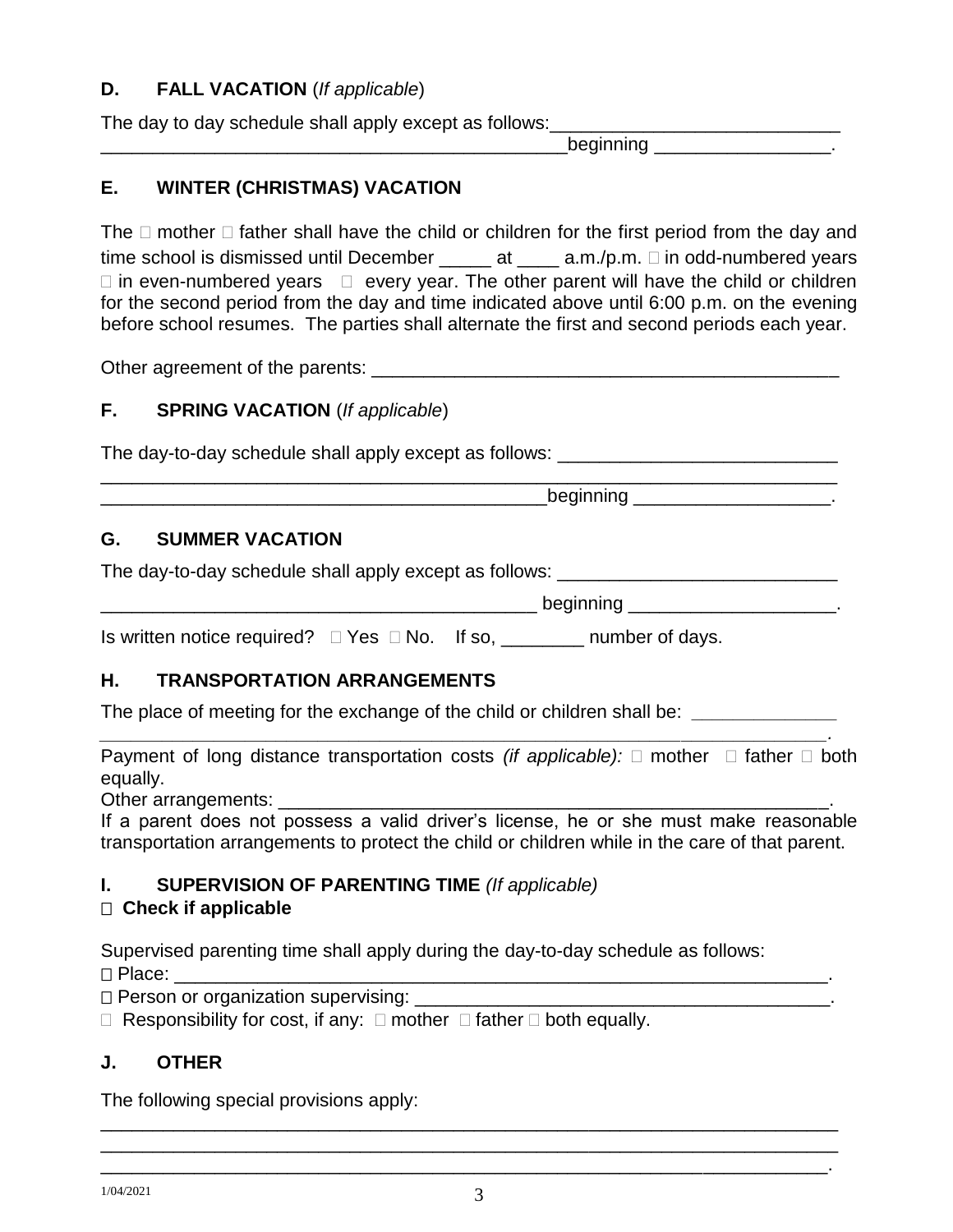# **II. DECISION-MAKING**

# **A. DAY-TO-DAY DECISIONS**

Each parent shall make decisions regarding the day-to-day care of a child while the child is residing with that parent, including any emergency decisions affecting the health or safety of a child.

#### **B. MAJOR DECISIONS**

Major decisions regarding each child shall be made as follows:

| <b>Educational decisions</b>      | $\Box$ mother | $\Box$ father | $\Box$ joint |
|-----------------------------------|---------------|---------------|--------------|
| Non-emergency health care         | $\Box$ mother | $\Box$ father | $\Box$ joint |
| Religious upbringing              | $\Box$ mother | $\Box$ father | $\Box$ joint |
| <b>Extracurricular activities</b> | $\Box$ mother | $\Box$ father | $\Box$ joint |
|                                   | mother        | $\Box$ father | $\Box$ joint |

#### **III. FINANCIAL SUPPORT**

#### **A. CHILD SUPPORT**

Father's gross monthly income is \$ Mother's gross monthly income is \$

1. The final child support order is as follows:

|  | a. The $\Box$ mother $\Box$ father shall pay to the other parent as regular child               |  |  |  |  |  |
|--|-------------------------------------------------------------------------------------------------|--|--|--|--|--|
|  | support the sum of $\text{\$$ _____________ $\Box$ weekly $\Box$ monthly $\Box$ twice per month |  |  |  |  |  |
|  | □ every two weeks. The Child Support Worksheet shall be attached to this                        |  |  |  |  |  |
|  | Order as an Exhibit.*                                                                           |  |  |  |  |  |

If this is a deviation from the Child Support Guidelines, explain all of the following:

The reason for the deviation: \_\_\_\_\_\_\_\_\_\_\_\_\_\_\_\_\_\_\_\_\_\_\_\_\_\_\_\_\_\_\_\_\_\_\_\_\_\_\_\_\_\_

The presumptive amount of the child support (without the deviation): \_\_\_\_\_\_\_\_\_\_\_

\_\_\_\_\_\_\_\_\_\_\_\_\_\_\_\_\_\_\_\_\_\_\_\_\_\_\_\_\_\_\_\_\_\_\_\_\_\_\_\_\_\_\_\_\_\_\_\_\_\_\_\_\_\_\_\_\_\_\_\_\_\_\_\_\_\_\_ \_\_\_\_\_\_\_\_\_\_\_\_\_\_\_\_\_\_\_\_\_\_\_\_\_\_\_\_\_\_\_\_\_\_\_\_\_\_\_\_\_\_\_\_\_\_\_\_\_\_\_\_\_\_\_\_\_\_\_\_\_\_\_\_\_\_\_

\_\_\_\_\_\_\_\_\_\_\_\_\_\_\_\_\_\_\_\_\_\_\_\_\_\_\_\_\_\_\_\_\_\_\_\_\_\_\_\_\_\_\_\_\_\_\_\_\_\_\_\_\_\_\_\_\_\_\_\_\_\_\_\_\_\_\_

How is the application of the Guidelines unjust or inappropriate?

How is the best interest of the child served?

Does the child support obligation after the deviation provide for all of the child(ren)'s needs, taking into consideration both parents' income?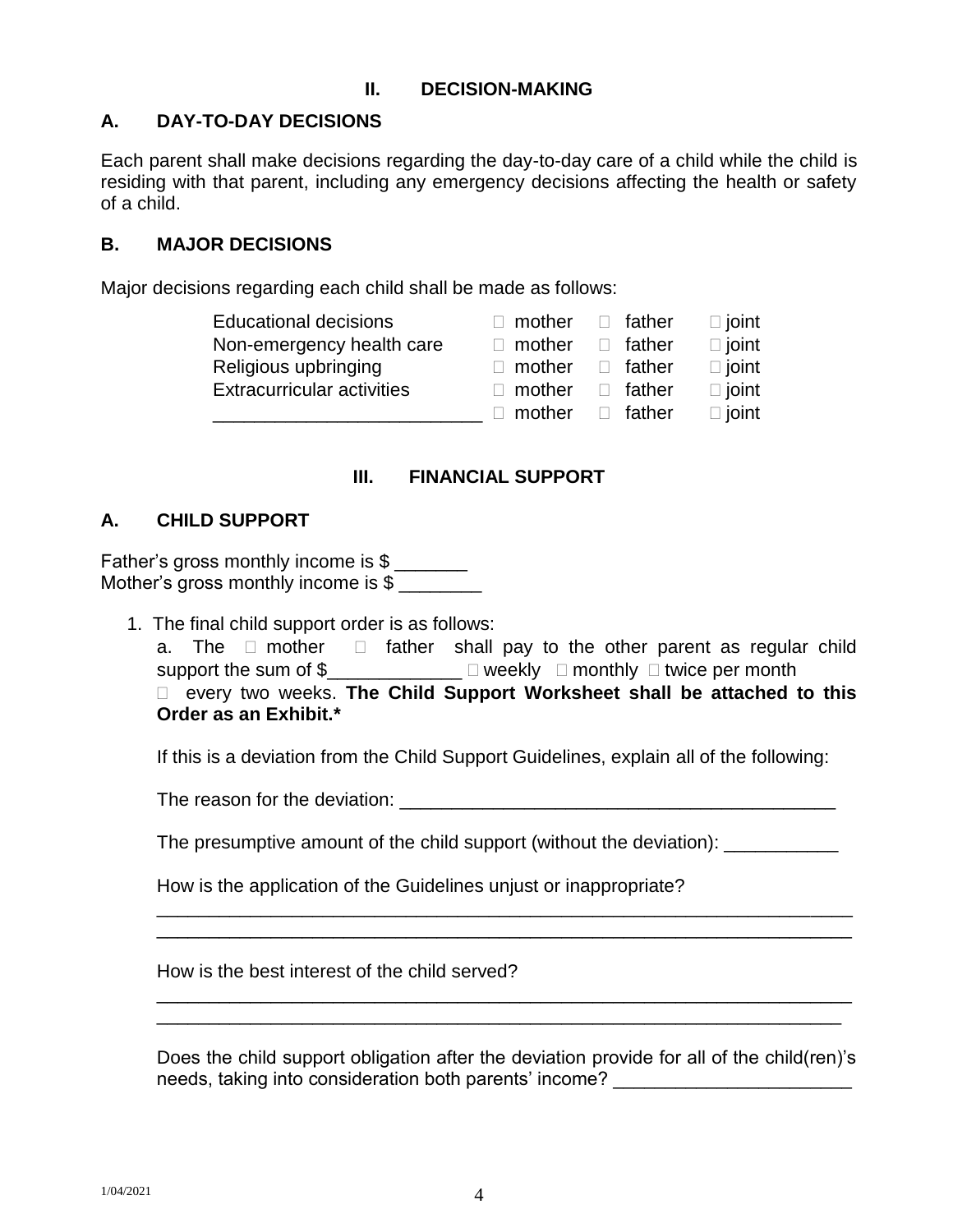- 2. Retroactive Support: A judgment is hereby awarded in the amount of  $\$\qquad \qquad$  to  $\Box$ mother  $\Box$  father against the child support payor representing retroactive support required under Section 1240-2-4.06 of the D.H.S. Income Shares Child Support Guidelines dating from \_\_\_\_\_\_\_\_\_\_\_\_\_\_\_\_\_\_\_ which shall be paid (including pre/post judgment interest) at the rate of  $\frac{1}{2}$  [100]  $\frac{1}{2}$  per  $\Box$  week  $\Box$  month  $\Box$  twice per month  $\Box$  every two weeks until the judgment is paid in full.
- 3. Payments shall begin on the \_\_\_\_\_ day of \_\_\_\_\_\_\_\_\_\_\_\_\_, 20\_\_\_.

This support shall be paid:

- $\Box$  directly to the other parent.
- □ to the Central Child Support Receipting Unit, P. O. Box 305200, Nashville, Tennessee 37229, and sent from there to the other parent at: \_\_\_\_\_\_\_\_\_\_\_\_\_\_\_\_\_\_\_\_\_\_\_\_\_\_\_\_\_
- □ A Wage Assignment Order is attached to this Parenting Plan.
- $\Box$  by direct deposit to the other parent at  $\Box$   $\Box$   $\Box$   $\Box$   $\Box$   $\Box$  Bank for deposit in account no. \_\_\_\_\_\_\_\_\_\_\_\_\_\_\_\_\_\_\_\_\_\_\_\_\_\_\_.
- $\Box$  income assignment not required; Explanation:

#### other:\_\_\_\_\_\_\_\_\_\_\_\_\_\_\_\_\_\_\_\_\_\_\_\_\_\_\_\_\_\_\_\_\_\_\_\_\_\_\_\_\_\_\_\_\_\_\_\_\_\_\_\_\_\_\_\_\_\_\_\_\_\_\_\_.

 $\overline{a}$ 

The parents acknowledge that court approval must be obtained before child support can be reduced or modified.

\*Child Support Worksheet can be found on DHS website at<http://www.state.tn.us/humanserv/is/isdocuments.html> or at your local child support offices.

# **B. FEDERAL INCOME TAX EXEMPTION\***

The  $\Box$  mother  $\Box$  father is the parent receiving child support.

The Mother shall claim the following children: \_\_\_\_\_\_\_\_\_\_\_\_\_\_\_\_\_\_\_\_\_\_\_\_\_\_\_\_\_\_\_\_\_

The Father shall claim the following children:

The  $\Box$  mother  $\Box$  father may claim the exemptions for the child or children so long as child support payments are current by the claiming parent on January 15 of the year when the return is due. The exemptions may be claimed in:  $\square$  alternate years starting  $\Box$  each year  $\Box$  other:  $\_\_\_\_\_\_\_\_\_\_\_\_\_\_\_\_\_\_$ .

The  $\Box$  mother  $\Box$  father will furnish IRS Form 8332 to the parent entitled to the exemption by February 15 of the year the tax return is due.

# **C. PROOF OF INCOME AND WORK-RELATED CHILD CARE EXPENSES**

Each parent shall send proof of income to the other parent for the prior calendar year as follows:

- IRS Forms W-2 and 1099 shall be sent to the other parent on or beforeFebruary 15.
- A copy of his or her federal income tax return shall be sent to the other parent on or before April 15 or any later date when it is due because of an extension of time for filing.

 $1/04/2021$  5 \* NOTE: The child support schedule assumptions in the guidelines (1240-2-4-.03 (6)(b) ) assume that the parent receiving the child support will get the tax exemptions for the child.<br> $\frac{1}{104/2021}$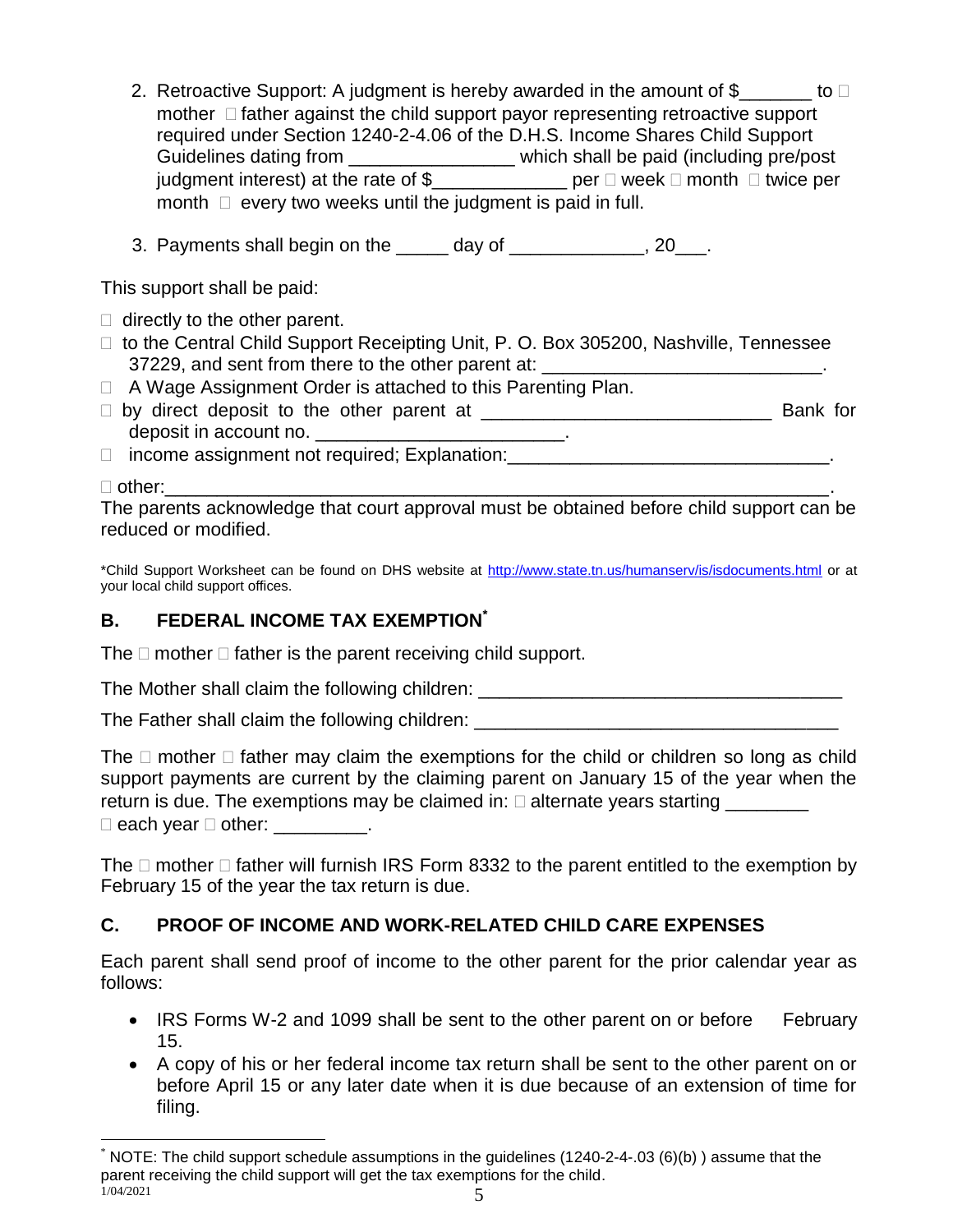The completed form required by the Department of Human Services shall be sent to the Department on or before the date the federal income tax return is due by the parent paying child support. *This requirement applies only if a parent is receiving benefits from the Department for a child.*

The parent paying work-related child care expenses shall send proof of expenses to the other parent for the prior calendar year and an estimate for the next calendar year, on or before February 15.

# **D. HEALTH AND DENTAL INSURANCE**

Reasonable health insurance on the child or children will be:

- □ maintained by the mother
- □ maintained by the father
- maintained by both

Proof of continuing coverage shall be furnished to the other parent annually or as coverage changes. The parent maintaining coverage shall authorize the other parent to consult with the insurance carrier regarding the coverage in effect.

Uncovered reasonable and necessary medical expenses, which may include but is not limited to, deductibles or co-payments, eyeglasses, contact lens, routine annual physicals, and counseling will be paid by  $\Box$  mother  $\Box$  father  $\Box$  pro rata in accordance with their incomes. After insurance has paid its portion, the parent receiving the bill will send it to the other parent within ten days. The other parent will pay his or her share within 30 days of receipt of the bill.

If available through work, the  $\Box$  mother  $\Box$  father shall maintain dental, orthodontic, and optical insurance on the minor child or children.

# **E. LIFE INSURANCE**

If agreed upon by the parties, the  $\Box$  mother  $\Box$  father  $\Box$  both shall insure his/her own life in the minimum amount of \$\_\_\_\_\_\_\_\_\_\_\_\_\_ by whole life or term insurance. Until the child support obligation has been completed, each policy shall name the child/children as sole irrevocable primary beneficiary, with the  $\Box$  other parent  $\Box$  other \_\_\_\_\_\_\_\_\_\_\_\_\_\_\_, as trustee for the benefit of the child(ren), to serve without bond or accounting.

# **IV. PRIMARY RESIDENTIAL PARENT (CUSTODIAN) FOR OTHER LEGAL PURPOSES**

The child or children are scheduled to reside the majority of the time as designated in Section I.A. This parent is designated as the primary residential parent also known as the custodian, **SOLELY** for purposes of any other applicable state and federal laws. If the parents are listed in Section II as joint decision-makers, then, for purposes of obtaining health or other insurance, they shall be considered to be joint custodians. THIS DESIGNATION DOES NOT AFFECT EITHER PARENT'S RIGHTS OR RESPONSIBILITIES UNDER THIS PARENTING PLAN.

#### **V. DISAGREEMENTS OR MODIFICATION OF PLAN**

Should the parents disagree about this Parenting Plan or wish to modify it, they must make a good faith effort to resolve the issue by the process selected below before returning to Court. *Except for financial support issues including child support, health and dental*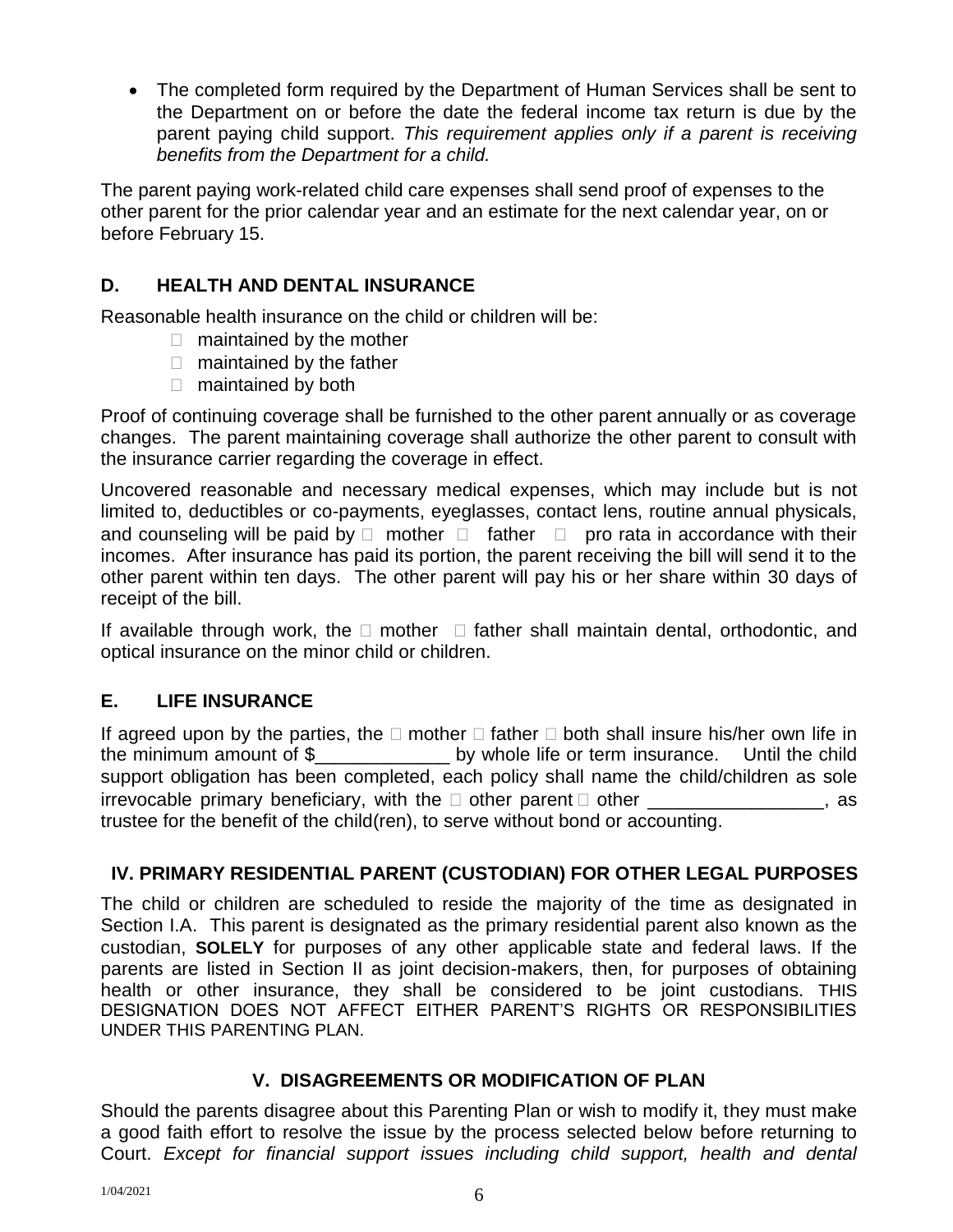*insurance, uncovered medical and dental expenses, and life insurance*, disputes must be submitted to:

- $\Box$  Mediation by a neutral party chosen by the parents or the Court.
- $\Box$  Arbitration by a neutral party selected by parents or the Court.
- □ The Court DUE TO ORDER OF PROTECTION OR RESTRICTIONS.

The costs of this process may be determined by the alternative dispute process or may be assessed by the Court based upon the incomes of the parents. It must be commenced by notifying the other parent and the Court by  $\Box$  written request  $\Box$  certified mail

 $\Box$  other:

In the dispute resolution process:

- A. Preference shall be given to carrying out this Parenting Plan.
- B. The parents shall use the process to resolve disputes relating to implementation of the Plan.
- C. A written record shall be prepared of any agreement reached, and it shall be provided to each parent.
- D. If the Court finds that a parent willfully failed to appear without good reason, the Court, upon motion, may award attorney fees and financial sanctions to the prevailing parent.

# **VI. RIGHTS OF PARENTS**

Under T.C.A. § 36-6-101 of Tennessee law, both parents are entitled to the following rights:

- (1) The right to unimpeded telephone conversations with the child at least twice a week at reasonable times and for reasonable durations. The parent exercising parenting time shall furnish the other parent with a telephone number where the child may be reached at the days and time specified in a parenting plan or other court order or, where days and times are not specified, at reasonable times;
- (2) The right to send mail to the child which the other parent shall not destroy, deface, open or censor. The parent exercising parenting time shall deliver all letters, packages and other material sent to the child by the other parent as soon as received and shall not interfere with their delivery in any way, unless otherwise provided by law or court order;
- (3) The right to receive notice and relevant information as soon as practicable but within twenty-four (24) hours of any hospitalization, major illness or injury, or death of the child. The parent exercising parenting time when such event occurs shall notify the other parent of the event and shall provide all relevant healthcare providers with the contact information for the other parent;
- (4) The right to receive directly from the child's school any educational records customarily made available to parents. Upon request from one parent, the parent enrolling the child in school shall provide to the other parent as soon as available each academic year the name, address, telephone number and other contact information for the school. In the case of children who are being homeschooled, the parent providing the homeschooling shall advise the other parent of this fact along with the contact information of any sponsoring entity or other entity involved in the child's education, including access to any individual student records or grades available online. The school or homeschooling entity shall be responsible, upon request, to provide to each parent records customarily made available to parents. The school may require a written request which includes a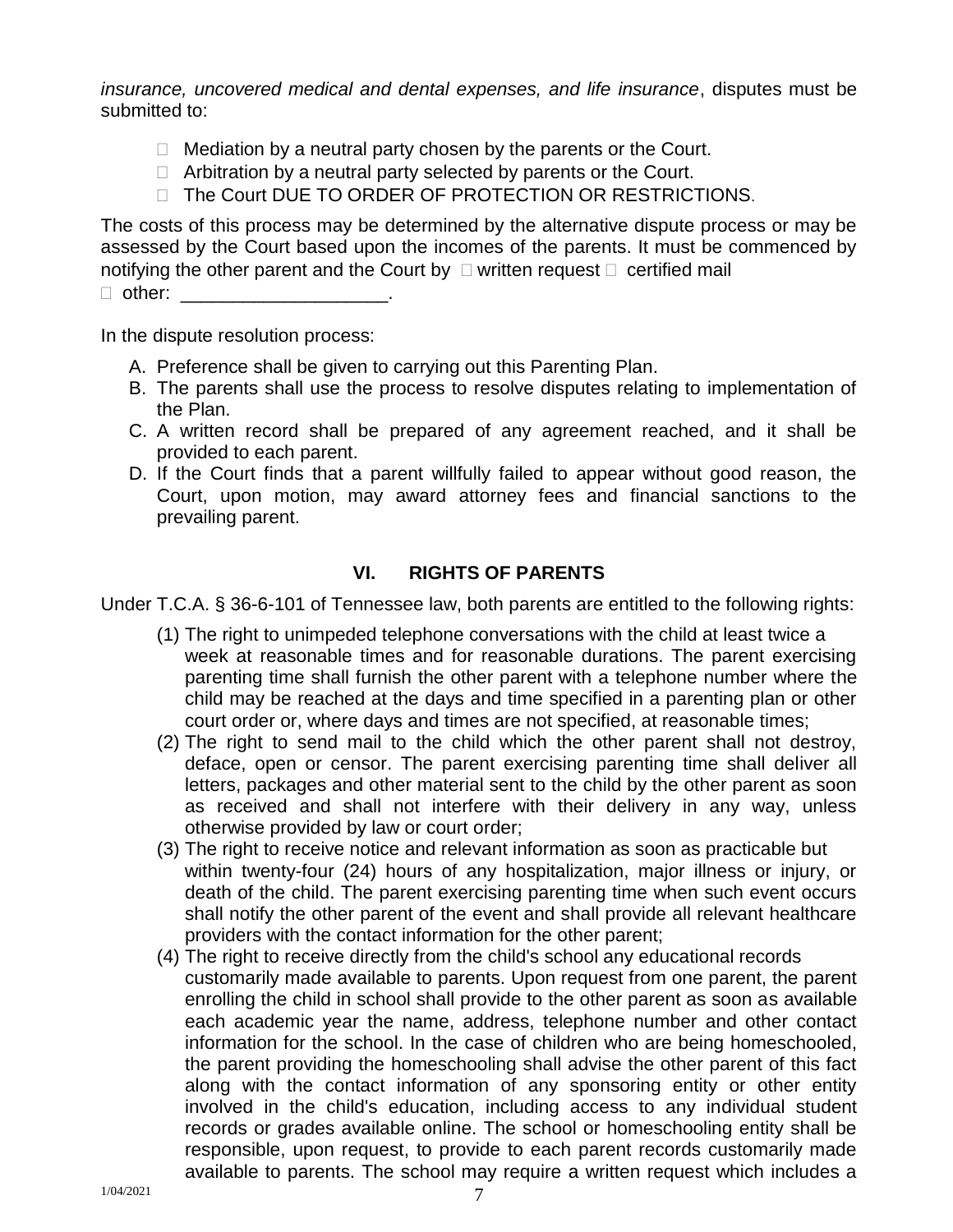current mailing address and may further require payment of the reasonable costs of duplicating such records. These records include copies of the child's report cards, attendance records, names of teachers, class schedules, and standardized test scores;

- (5) Unless otherwise provided by law, the right to receive copies of the child's medical, health or other treatment records directly from the treating physician or healthcare provider. Upon request from one parent, the parent who has arranged for such treatment or health care shall provide to the other parent the name, address, telephone number and other contact information of the physician or healthcare provider. The keeper of the records may require a written request including a current mailing address and may further require payment of the reasonable costs of duplicating such records. No person who receives the mailing address of a requesting parent as a result of this requirement shall provide such address to the other parent or a third person;
- (6) The right to be free of unwarranted derogatory remarks made about such parent or such parent's family by the other parent to or in the presence of the child;
- (7) The right to be given at least forty-eight (48) hours notice, whenever possible, of all extracurricular school, athletic, church activities and other activities as to which parental participation or observation would be appropriate, and the opportunity to participate in or observe them. The parent who has enrolled the child in each such activity shall advise the other parent of the activity and provide contact information for the person responsible for its scheduling so that the other parent may make arrangements to participate or observe whenever possible, unless otherwise provided by law or court order;
- (8) The right to receive from the other parent, in the event the other parent leaves the state with the minor child or children for more than forty-eight (48) hours, an itinerary which shall include the planned dates of departure and return, the intended destinations and mode of travel and telephone numbers. The parent traveling with the child or children shall provide this information to the other parent so as to give that parent reasonable notice; and
- (9) The right to access and participation in the child's education on the same bases that are provided to all parents including the right of access to the child during lunch and other school activities; provided, that the participation or access is legal and reasonable; however, access must not interfere with the school's dayto-day operations or with the child's educational schedule.

# **VII. NOTICE REGARDING PARENTAL RELOCATION**

The Tennessee statute (T.C.A. § 36-6-108) which governs the notice to be given in connection with the relocation of a parent reads in pertinent part as follows:

- (a) After custody or co-parenting has been established by the entry of a permanent parenting plan or final order, if a parent who is spending intervals of time with a child desires to relocate outside the state or more than fifty (50) miles from the other parent within the state, the relocating parent shall send a notice to the other parent at the other parent's last known address by registered or certified mail. Unless excused by the court for exigent circumstances, the notice shall be mailed not later than sixty (60) days prior to the move. The notice shall contain the following:
- (1) Statement of intent to move;
- (2) Location of proposed new residence;
- (3) Reasons for proposed relocation; and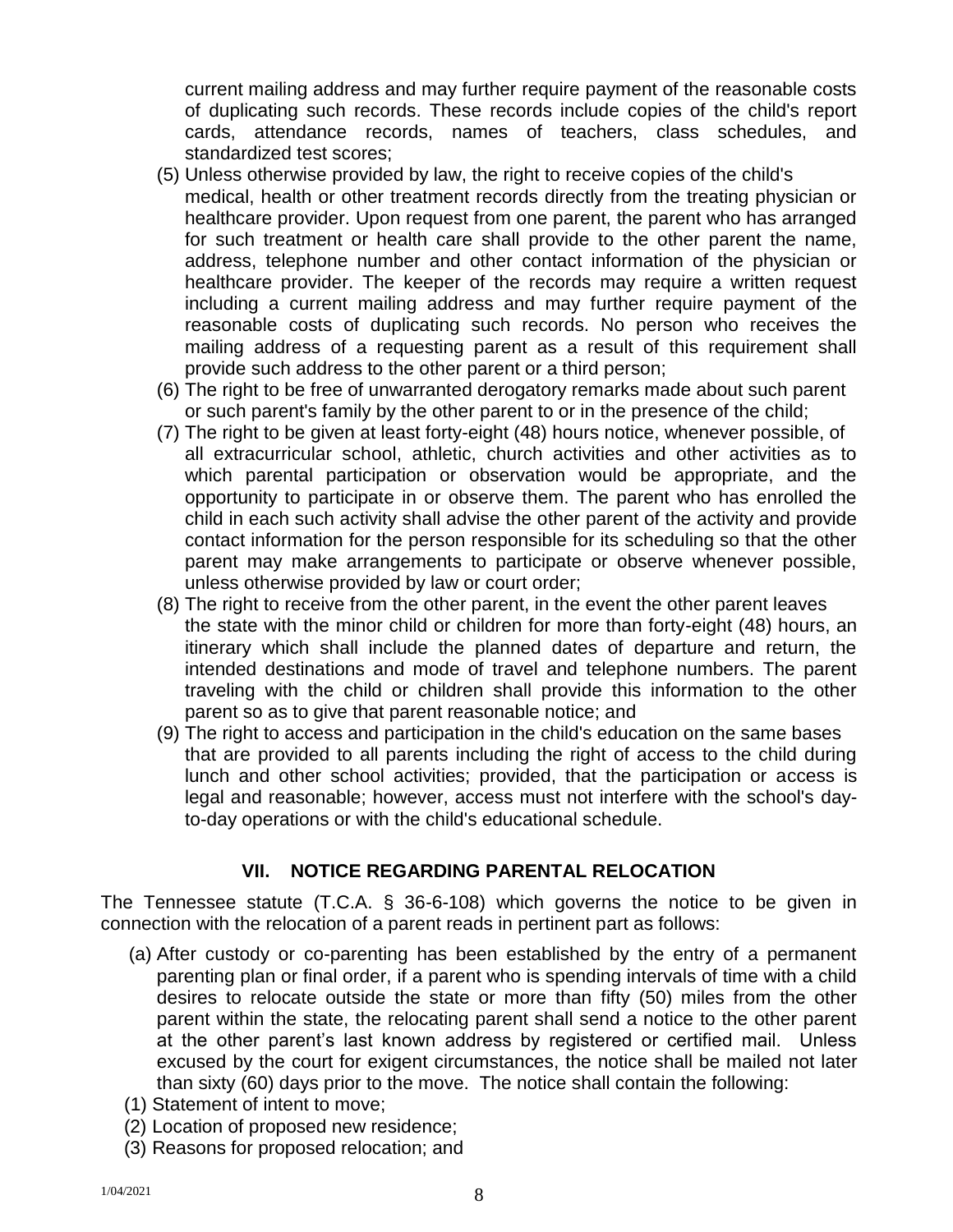- (4) Statement that absent agreement between the parents or an objection by the nonrelocating parent within thirty (30) days of the date notice is sent by registered or certified mail in accordance with subsection (a), the relocating parent will be permitted to do so by law.
- (b) Absent agreement by the parents on a new visitation schedule within thirty (30) days of the notice or upon a timely objection in response to the notice, the relocating parent shall file a petition seeking approval of the relocation. The non-relocating parent has thirty (30) days to file a response in opposition to the petition. In the event no response in opposition is filed within thirty (30) days, the parent proposing to relocate with the child shall be permitted to do so.
- (c) (1) If a petition in opposition to relocation is filed, the court shall determine whether relocation is in the best interest of the minor child.

#### **VIII. PARENT EDUCATION CLASS**

This requirement has been fulfilled by  $\Box$  both parents  $\Box$  mother  $\Box$  father  $\Box$  neither. Failure to attend the parent education class within 60 days of this order is punishable by contempt.

**Under penalty of perjury, we declare that this plan has been proposed in good faith and is in the best interest of each minor child and that the statements herein and on the attached child support worksheets are true and correct.** *(A notary public is required if this is a proposed plan by one parent. A notary public is required if this is an agreed plan by both parents.)*

| <b>Mother</b>                                                                                                                    | Date and Place Signed      |  |  |  |
|----------------------------------------------------------------------------------------------------------------------------------|----------------------------|--|--|--|
| Sworn to and subscribed before me this ______ day of __________________, 20_____.                                                |                            |  |  |  |
| My commission expires: _____________________                                                                                     | <b>Notary Public</b>       |  |  |  |
| Father                                                                                                                           | Date and Place Signed      |  |  |  |
| Sworn to and subscribed before me this _______ day of ___________________, 20_____.                                              |                            |  |  |  |
| My commission expires: _____________________<br><b>APPROVED FOR ENTRY:</b>                                                       | <b>Notary Public</b>       |  |  |  |
| <b>Attorney for Mother</b>                                                                                                       | <b>Attorney for Father</b> |  |  |  |
| Address                                                                                                                          | Address                    |  |  |  |
| <u> 1989 - Johann Stoff, deutscher Stoff, der Stoff, der Stoff, der Stoff, der Stoff, der Stoff, der Stoff, der S</u><br>Address | <b>Address</b>             |  |  |  |
| Phone and BPR Number                                                                                                             | Phone and BPR Number       |  |  |  |

*Note: The judge or chancellor may sign below or, instead, sign a Final Decree or a separate Order incorporating this plan.*